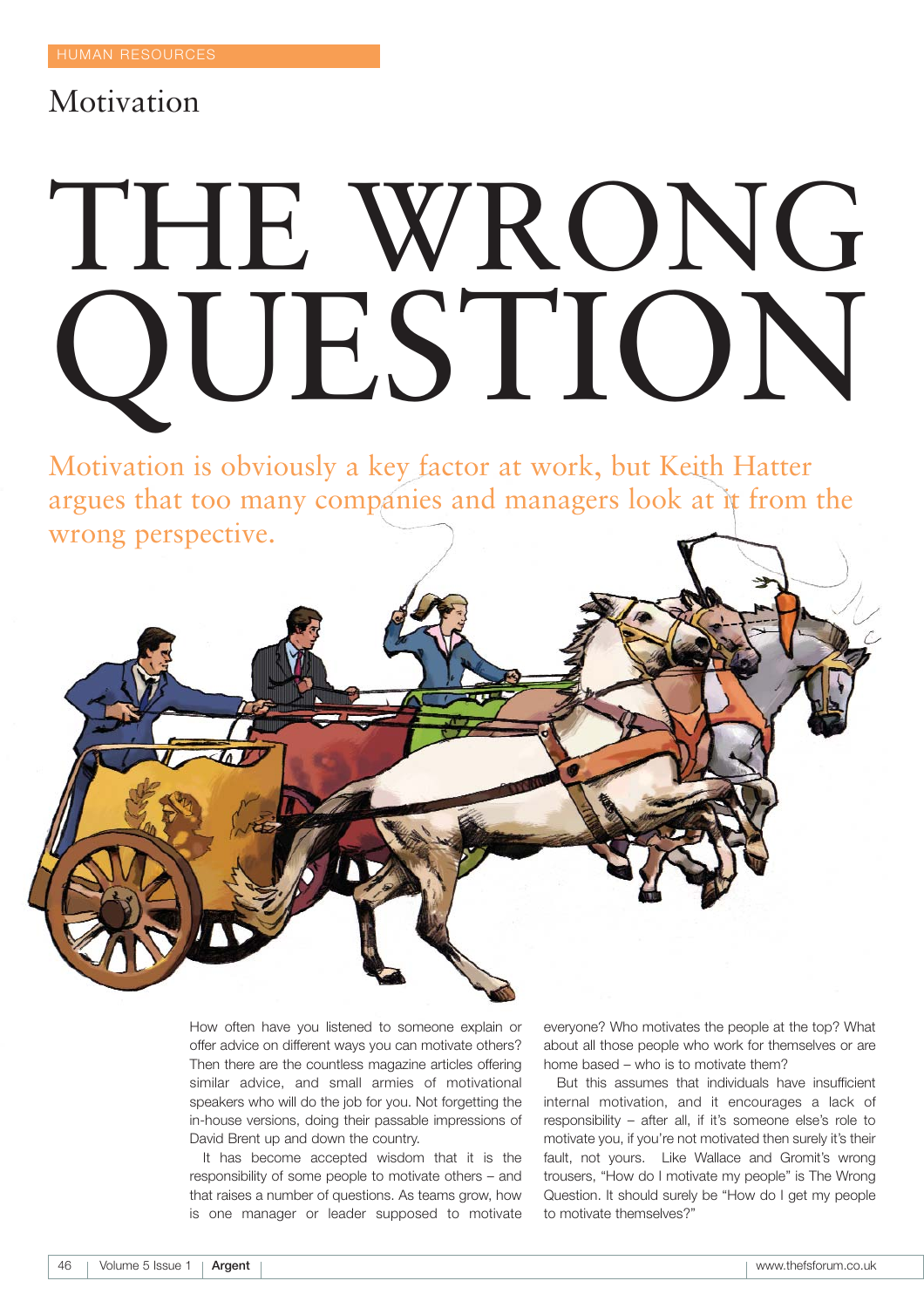# **The why question**

Before you can think about effective self-motivation, it is essential to understand the nature of motivation itself. As motivation is the key to success in any activity, it is vital that we understand it well enough to influence performance.

On the face of it, motivation is a simple concept. It dictates our choices, the intensity of effort we subsequently apply, and the time we spend doing that particular thing – fundamentally, motivation is the "why" question. Why we go to work, why we visit the gym, why we go on a diet or why we mow the lawn.

In our experience, many people think motivation is something you either have or you don't – as if it's a characteristic determined by our genetic make-up. We hear them say "Oh, she's a really motivated person", "He's just not a very motivated person" or "She's so motivated I guess she was just born that way".

However, if we give it a bit more thought, we realize that motivation varies according to the activity we are doing. We may not feel particularly motivated during mundane tasks such as filing or checking expenses, but highly motivated when involved in a more interesting project, such as arranging a complex deal for a client or preparing a key presentation or business pitch. Our motivation also changes over time. Some days you may feel really good about work, whatever the task, but at other times you just can't seem to get your enthusiasm up at all.

So motivation is much more complex than we like to think. For any one individual it will vary by activity and by time – even those élite athletes with whom we work and who seem to have a consistently high level and quality of motivation will experience dips in this emotion from time to time.

There are many types of motivation – understanding these and the type of motivation being experienced is vital, since the type of motivation dictates the level of performance in any activity at any given time. In simple terms, motivation can be divided into three main categories: **amotivation**, characterized by the "I don't know why I bother" feeling; **external motivation**, where you do things for some separate reason – such as when you hear yourself say "I do it because I ought to" or "I'll get a reward for doing it"; and **internal motivation**, where you do it just for the fun and enjoyment that you feel – "I do it because I love it".

These motivational types exist on a continuum, with amotivation at one end and internal motivation at the other. Three decades of research, and our experience in working with the élite in business and sport, clearly show that, as our motivation becomes more internal, our performance develops world-class characteristics – it's consistent, sustainable and intense.

Evidence from arenas as diverse as sport, commerce, music and medicine shows that three very basic human needs play a big part in self-motivation. The more these particular basic needs are met, the higher the quality of motivation; and the higher the quality of motivation, the better the performance.

# **Choice**

The first of these basic needs is to maintain and exercise your sense of choice – sometimes that can seem hard, if say you're given a task and told what to

# The more these needs are met, the higher the quality of motivation, and the better the performance.

do, when to do it and how you should go about it. Even then, top performers know that they can still choose how to respond to any situation. Choosing whether to react in a particular way is always a choice, and one that can be exercised even in the harshest conditions. Remembering that you love to do a great job, and that excellence is really important for you, can help you keep your quality of motivation high. Victor Frankel, the eminent psychologist who spent time in Auschwitz during the Second World War, spoke of those prisoners who gave away their last bits of bread and offered comfort to others.<sup>1</sup> He spoke of how, by choosing to respond to their situation in this way, they exercised "the last of the human freedoms".

That was an extreme situation that most of us will never face, but you can learn from those experiences, and others, and apply the core ideas to everyday tasks. Here are some simple options:

- Think about how you would like to respond to adverse circumstances and rehearse responding in that way – use all your senses to "live" the experience over and over again. Your mind finds it difficult to distinguish between reality and created images, so use your power to get into the habit of responding the way you want to.2 You can also do this as a group exercise when, for example, you have an important presentation coming up – each person can rehearse his part and prepare for any obstacles, so that the team is not caught out by unexpected questions.
- Encourage your team to recognize the part they play in creating any situation, and support them in taking responsibility for change. At the same time, distinguish between the things that they have direct control over (eg their response) and those aspects over which they have little or no control (such as the response of others) – élite performers focus on "controlling the controllables".